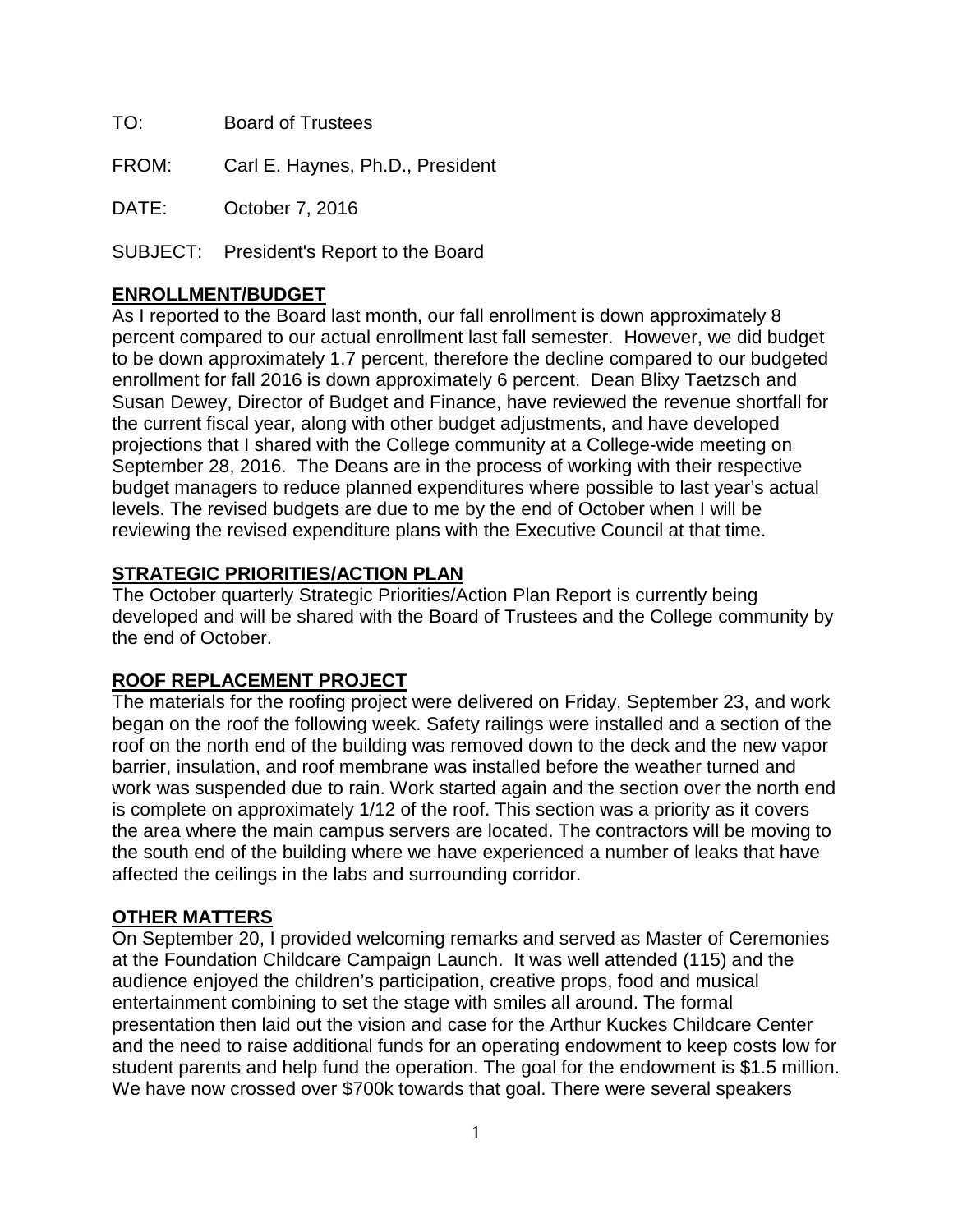including Senator James Seward and Assemblywoman Barbara Lifton who both announced \$500k grants in support of the effort and both spoke about the important need the center will fill.

On September 28, I held a College-wide meeting for a discussion of the 2016-2017 operating budget, as referenced above.

Also on September 28, I provided welcoming remarks and served as Master of Ceremonies at the Civil War Nurses Memorial event held in the Forum. Nearly 60 people attended the ceremony to unveil the Civil War Nurses Memorial at the College. The memorial, designed and fabricated by local artist Rob Licht, is a monument to the courageous work of four local women who served as nurses during the Civil War. Discussions about this project began in February of 2010, with local historian Carol Kammen's vision of honoring local civil war nurses. She and Mike Lane co-chaired the Tompkins County Civil Wary Sesquicentennial Commemoration Commission that made this possible. Efforts started as a scholarship drive, which produced three annual nursing scholarships as well as a fund to support nursing faculty professional development. Carol Kammen gave the keynote address on the history of Civil War Nurses. Professor Melissa Schmidt spoke and represented the college nursing program and highlighted the changes to the nursing profession since then but also the timeless similarities.

On October 4, I met with Dr. Charles Taylor, the representative from Diversified Search who has been hired to serve as the search firm for the Presidential Search. Dr. Taylor was to come to campus on Wednesday and Thursday to meet with various stakeholders (to include faculty, staff, and students) for input on what the College is looking for in its next president.

On October 5, Jason Sidle, Lauren Lowman, and I met at Coltivare with representatives from Hunden Strategic Partners (HSP), a national consulting group out of Chicago who is doing a demand/feasibility study for a possible downtown conference/meeting center project for Ithaca. The Downtown Ithaca Alliance (DIA) received funding from the Tompkins County Room Tax program to undertake the study and report back to the DIA in mid-November.

On October 11, the College will be closed as we will hold our annual Fall Day Collegewide Retreat here on campus. At the retreat, I will provide an updated review of our enrollment picture as we experienced this fall semester, along with updates on numerous initiatives that are under way to help more of our students to succeed academically at the College. Following my remarks, there will be a series of breakout sessions available to the College community. The morning sessions will include discussion on textbook alternatives (Eric Jenes and Barbara Kobritz); an opportunity for people to share ideas about diversity and inclusion on campus (Seth Thompson); a virtual visit to Cambodia (Susan Cerretani); Introduction to Degree Works (Julie Ray and April Byers); Vector Scholars program (Vector students, mentors, and staff); Brains Want to Learn – How You Can Help (Nancy Dickerson); and the National Society of